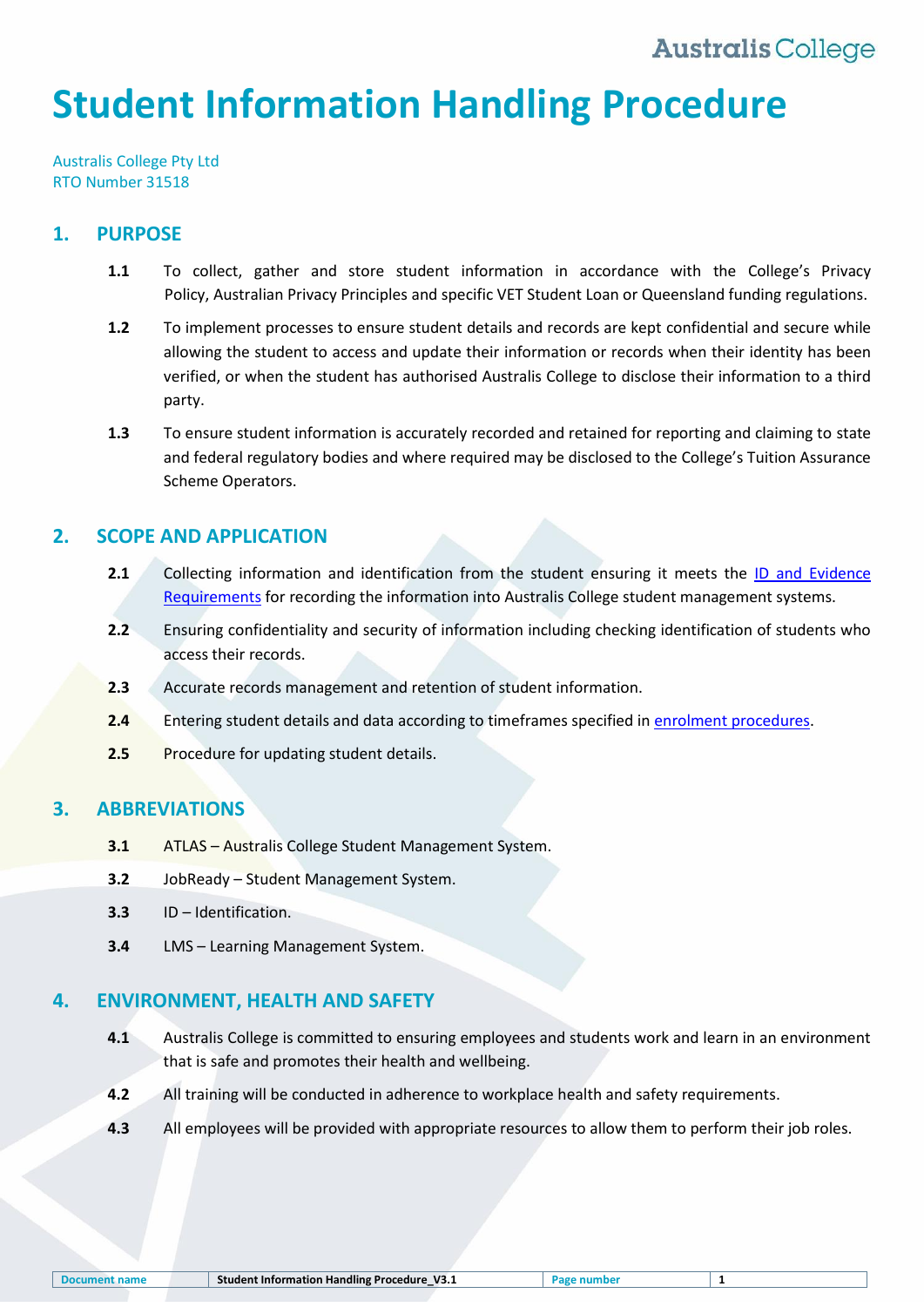### **5. RESPONSIBILITIES**

### **5.1 Student Services Manager:**

- Ensures information collected and retained is recorded accurately and meets requirements stipulated by regulatory bodies.
- Reviews effectiveness of this procedure against legislation and internal systems and updates accordingly.

### **5.2 Quality:**

Updates staff on legislative changes to Privacy and Information Acts.

### **5.3 Student Services Officer:**

- Manages and maintains all student academic records in Student Management Systems.
- Provides students with timely access to their personal information.
- Verifies students' identities prior to releasing personal information.

### **5.4 Course Consultants (CC):**

- Collects student personal information as outlined on the application form and/or relevant loan or funding forms.
- Collects personal information for AVETMISS requirements and State funding requirements.

### **5.5 Trainers/Assessors (T/A):**

- Liaises with Student Services to amend any inaccuracies identified with student information.
- Follows procedures for emailing students and uploading student information on Learning Management Systems.

## **6. INSTRUCTIONS**

### **6.1 REQUEST TO ACCESS OR UPDATE STUDENT INFORMATION.**

- **6.1.1** Students will be granted access to their records on request, providing their identity can be verified to protect the privacy of that information.
- **6.1.2** Identify if the student requires access to their information/records or if they need to update their information and records on file.
- **6.1.3** Type student's name into the search box in JobReady.
- **6.1.4** Click on correct student's surname if the student's party record doesn't open, continue to step **[6.1.6.](#page-1-0)**
- <span id="page-1-0"></span>**6.1.5** Ask the student to confirm the following details:
	- Student Identifier Number.
	- Email Address.
	- Contact Number.
	- Residential Address.
	- Name of Course.

| <b>Document name</b> |  |  |
|----------------------|--|--|
|                      |  |  |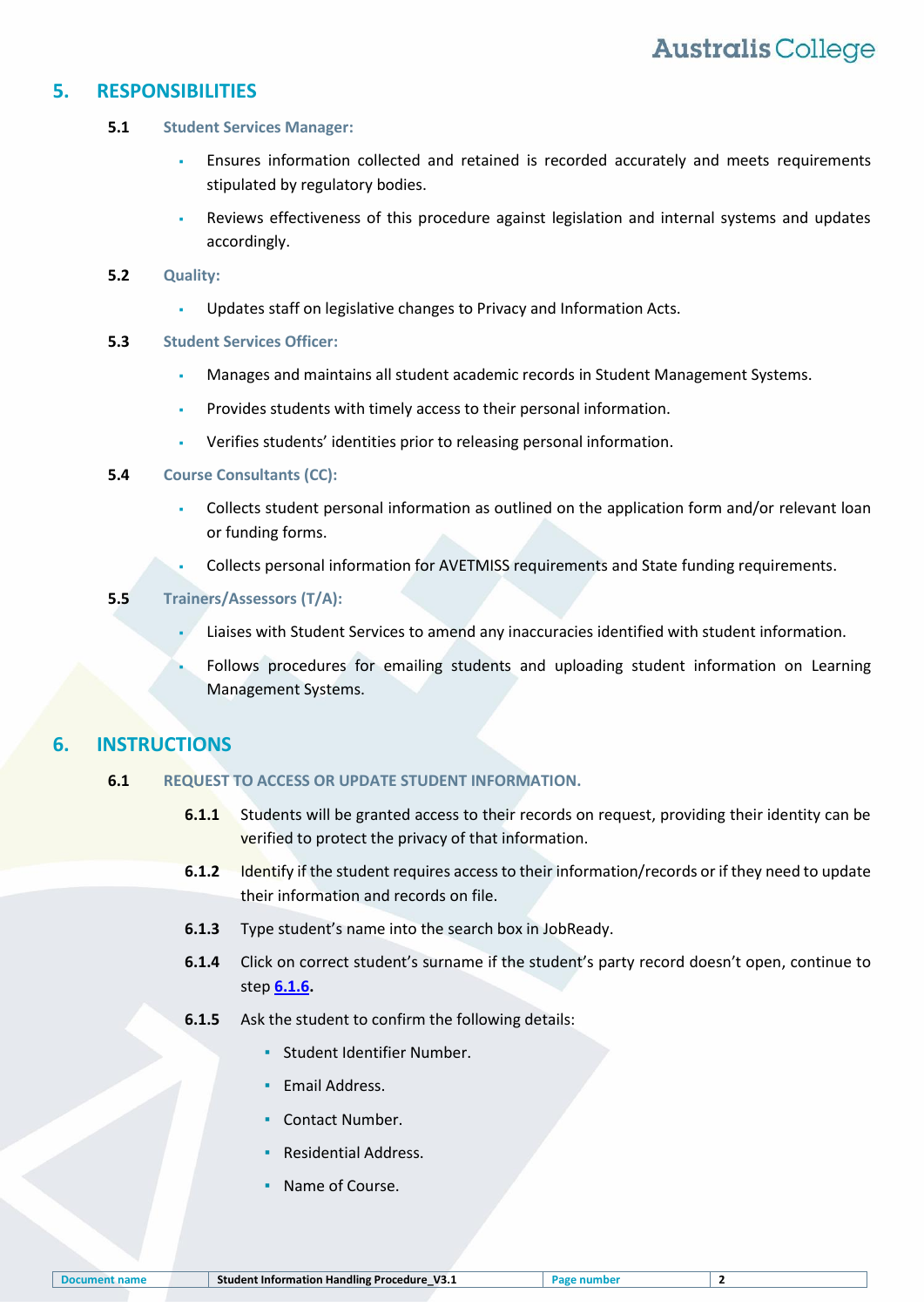|                                          | Party > Green, Alwyn > Details > PAINT03681 |                              |                                    |  |  |
|------------------------------------------|---------------------------------------------|------------------------------|------------------------------------|--|--|
|                                          |                                             |                              |                                    |  |  |
|                                          |                                             |                              |                                    |  |  |
| Title                                    | Mr                                          | Gender                       | Male                               |  |  |
| Surname                                  | Green                                       | Date of Birth                | 24 March 1977                      |  |  |
| First Name(s)                            | Alwyn                                       | <b>Contact Method</b>        | Email                              |  |  |
| Middle Name(s)                           | Bryan                                       | Known By                     |                                    |  |  |
| <b>Student Access</b>                    | $\mathcal{A}$                               | Identifier                   | <b>PAINT03681</b>                  |  |  |
|                                          |                                             |                              |                                    |  |  |
| <b>Login Credentials</b>                 |                                             |                              |                                    |  |  |
| Login:                                   | alwyngreen4@gmail.com                       | Temporary Password: G@G8nuqG |                                    |  |  |
| <b>Address</b>                           |                                             | Phone                        |                                    |  |  |
| M (Home) UNIT 1 54 BERNAYS RD            |                                             |                              | Mobile) (Home): 0481278401         |  |  |
| WYNNUM WEST Queensland 4178<br>Australia |                                             | Email                        |                                    |  |  |
|                                          |                                             |                              | alwyngreen4@gmail.com              |  |  |
| <b>Bank Account</b>                      |                                             |                              |                                    |  |  |
|                                          | No bank account details have been recorded  |                              |                                    |  |  |
| <b>Identification</b>                    |                                             |                              |                                    |  |  |
| Tax File Number:                         | 209668855                                   |                              |                                    |  |  |
|                                          |                                             |                              |                                    |  |  |
| <b>Party Created</b>                     | 2 June 2014 9:54 AM tyson.adams             | Party Updated                | 4 June 2014 11:14 AM brianne.auger |  |  |

- **6.1.6** If the student is unable to confirm details as at **[6.1.5](#page-1-0)**, advise the student the information they provided does not match the information on file. To proceed, they must email [student.services@australiscollege.edu.au](mailto:student.services@australiscollege.edu.au) a copy of their photo identification and complete the relevan[t Change of Details Form](#page-5-2) or [Request to Release Student Information and Records](#page-5-3)  [Form.](#page-5-3) These forms are mandatory to update personal details or request records for students who have enrolled in the VET Student Loan or Queensland funding program as evidence must be retained.
- **6.1.7** Once confirmation is provided, or necessary forms and identification are provided by the student, process within forty-eight (48) hours.

**6.1.18.1** For updating records:

- Find records/information to be updated in JobReady.
- Update the records accordingly and save.
- Advise the student over the phone or by email that this information has now been updated.

#### **6.1.18.2** Enter file note:

- Select 'File Notes' from the left menu bar in JobReady.
- Select 'Create New'.
- Enter 'Phone Call' into Title field.
- Outline, in the 'Description Field', the phone discussion that took place, the confirmation received from the student & the records updated.
- **6.1.18.3** Sending information/records:
	- On receipt and completion of the Request to Release Student [Information and Records Form](#page-5-3) and supporting ID, compile the documentation and email or post as per student's preference.
- **6.1.18.4** Enter File Note:
	- Select 'File Note's from the left menu bar in JobReady.
	- Select 'Create New'.

| <b>Document name</b> | <sup>1</sup> Student Information Handling Procedure V3.1 |  |  |
|----------------------|----------------------------------------------------------|--|--|
|                      |                                                          |  |  |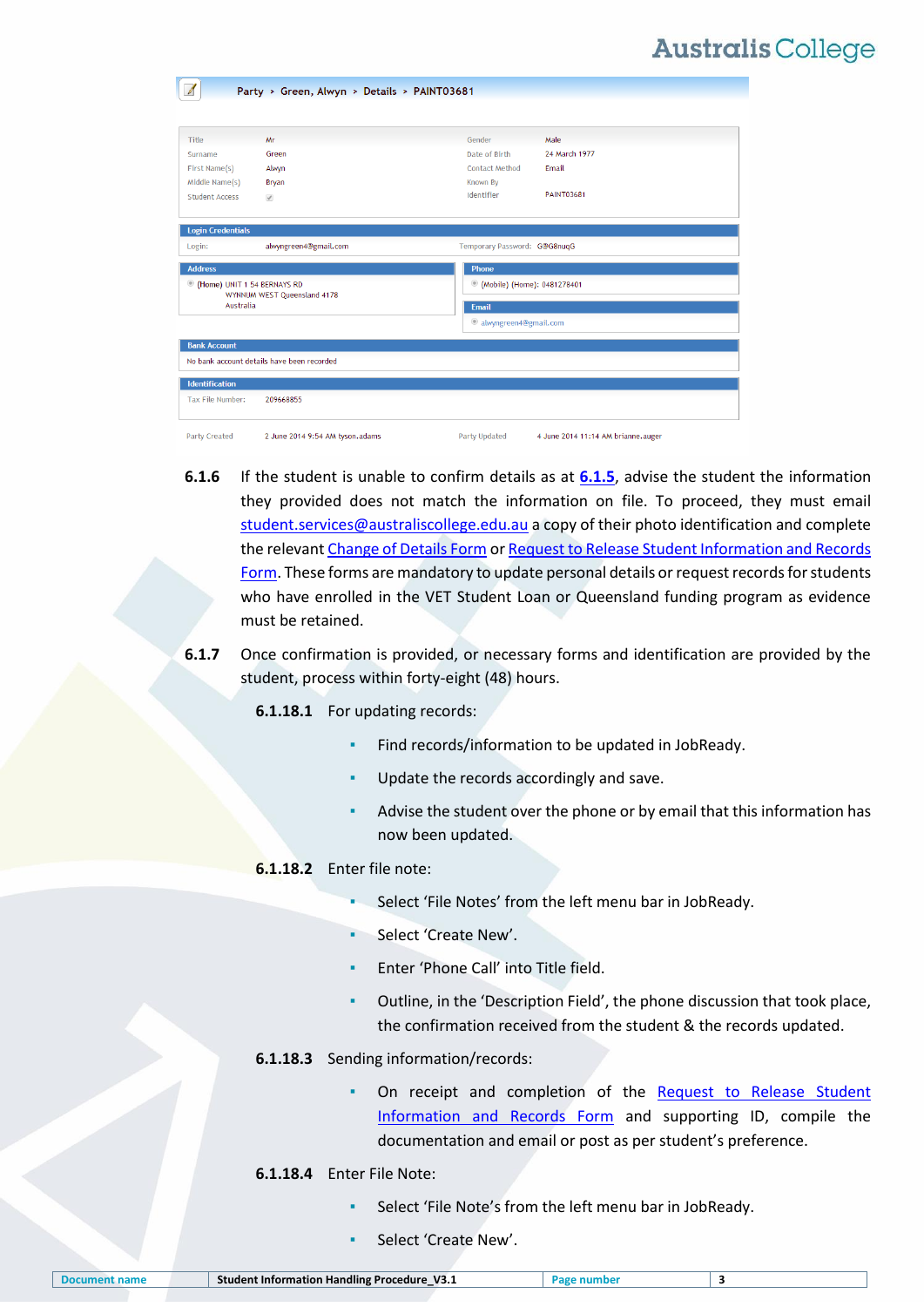- Enter either 'Records Emailed/Posted' into Title field.
- Outline in the Description Field what has been sent to the student with a copy of the email if relevant.

#### **6.2 REQUEST FOR STUDENT INFORMATION TO BE DISCUSSED WITH A THIRD PARTY.**

- **6.2.1** Verify the student's identity e.g. Student or Unique Identifier number, date of birth, etc.
- **6.2.2** Email the student the Australis College [Privacy Consent Form.](#page-5-4)
- **6.2.3** Check completed consent form, dates and signatures.
- **6.2.4** Check identification and that the application form has been completed in full.
- **6.2.5** Save the document in student's file and record all notes in JobReady.

#### **6.3 REQUEST FOR STUDENT INFORMATION BY REGULATORY BODIES AND TUITION SCHEME OPERATORS.**

- **6.3.1** Australis College will provide regulatory bodies student information for loan or funding claims and when requested to comply with applicable legislation. Refer to Interactions with Regulatory Bodies Procedure and Reporting Policy.
- **6.3.2** In the event that Australis College ceases to provide a course or part of a course in which a student has enrolled but has yet to complete, student information will be supplied to our Tuition Scheme Operators to provide the student with an equivalent course, or repay a student's tuition fees where it is impractical for a student to complete. Refer to VET Student Loan Tuition Assurance Policy.

### **6.4 CALL CENTRE PROCEDURE.**

#### **6.4.1 Collecting Student Information.**

**6.1.18.5** Preliminary student information is captured in the following formats:

- Agent applications for Fee for Service enrolments only.
- Online applications received through the Australis College website.
- Online enquiries received through the Australis College website.
- Inbound telephone or email enquiries directly to the College.
- Inbound leads from Cost per Lead providers where the student has provided expressed consent to be contacted by Australis College.
- **6.1.18.6** The student's contact details, type of enquiry and personal information is recorded in ATLAS. Pre-enrolment discussions with students are recorded on the Discussion notes template and attached to the student's file in ATLAS. Refer to the Pre-enrolment Application Procedure.
- **6.1.18.7** The student information is confirmed during the pre-application conversation and recorded on an application form including any additional information required that has not been captured in the preliminary data collection. It is a requirement that every field on the application form is complete.
- **6.1.18.8** Other personal student information retained for the purposes of delivering training and assessment services may include:
	- Student's resume, employer details or third party details for entry into specific qualifications and, or RPL applications.
	- Qualification and Statement of Attainment evidence.

| <b>Document name</b> | <b>Student Information Handling Procedure</b><br>V3.1 | Pap. |  |
|----------------------|-------------------------------------------------------|------|--|
|                      |                                                       |      |  |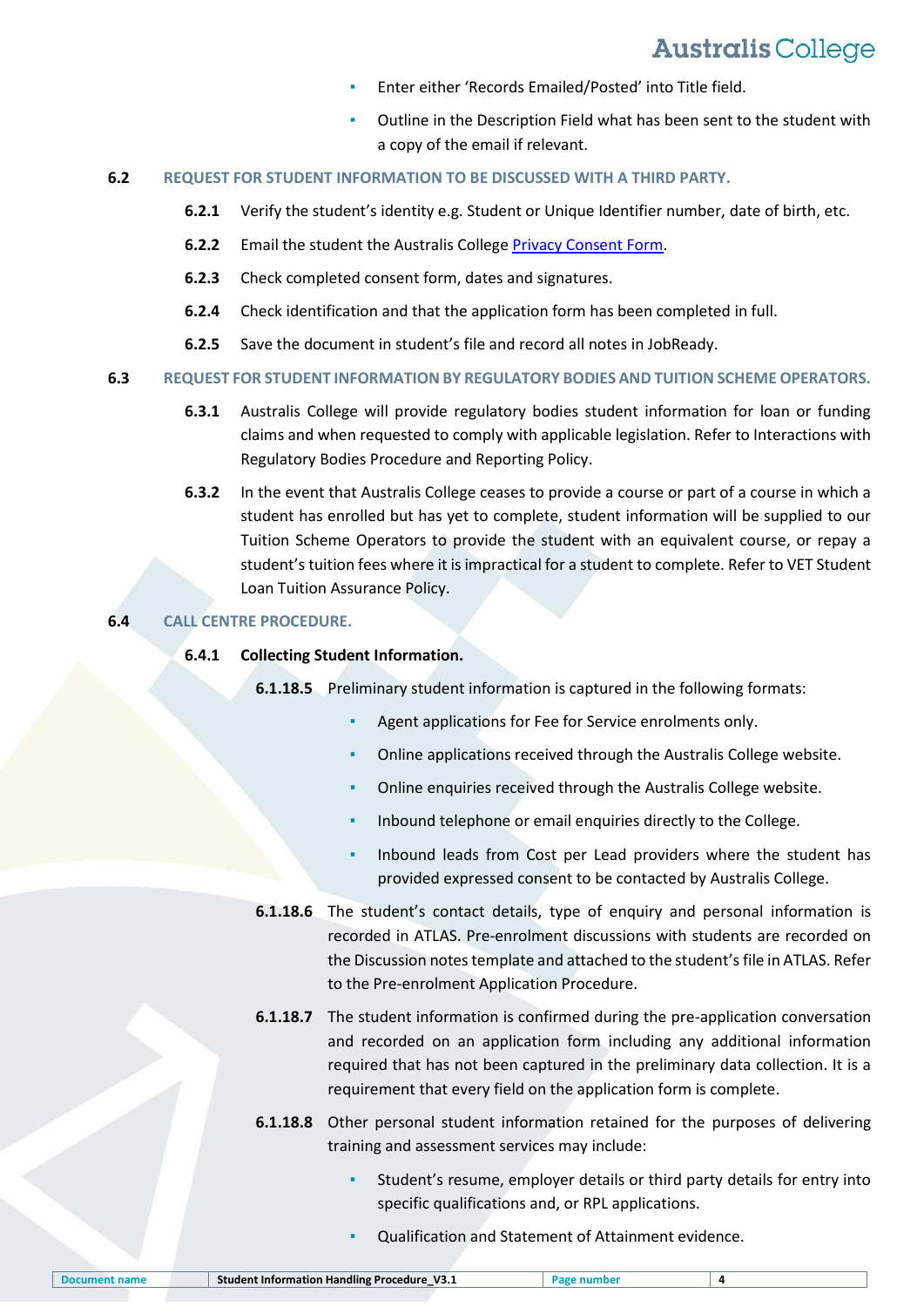- Results from Core Skills Assessment activities.
- Participation and attendance logs, training and support plans and progress reports.

#### **6.4.2 Storing of Information.**

- **6.1.18.9** Student information is stored in the following locations:
	- **Customer Relationship Management systems.**
	- Student Management systems.
	- Learning Management systems.
	- The  $info@australiscollege.edu.au$  inbox in a corresponding subfolder (company profile required).
	- The company shared drive [Z:\AUSTRALIS COLLEGE\ADMIN](file://///fileserver01/CompanyShares/AUSTRALIS%20COLLEGE/ADMIN) (company profile required).
	- ATLAS.
	- Mail chimp.
	- Australis Facebook account.
	- Dropbox for paper-based assessments.

### **6.5 TRAINERS AND ASSESSORS PROCEDURE.**

- **6.5.1** Storing of assessment answers and correspondence:
	- Students have access to Learning Management System(s) to upload all assessments. Traineeship evidence may also be collected by the Trainer/Assessor and uploaded into the Learning Management system.
	- Assessment declarations, assessment feedback, and correspondence and contact the Trainer/Assessor has, or attempts to have with the student is also recorded on Learning and Student Management systems.

### **6.6 EMAILING STUDENT PROCEDURE.**

- **6.6.1** To send an email to a group of students or clients, prevent others from viewing the email addresses of other persons included in the email communication by:
	- Clicking on the CC tab which will open your address list.
	- Select each individual name.
	- Click on the BCC field as per the screen shot below.

| $To \rightarrow$ |  |
|------------------|--|
| $-$ Cc - $>$     |  |
| $Bcc$ ->         |  |
|                  |  |

## **7. COMMUNICATION, TRAINING AND RECORDKEEPING**

**7.1** *For internal use only* - refer to the Communication, Training and Recordkeeping Procedure.